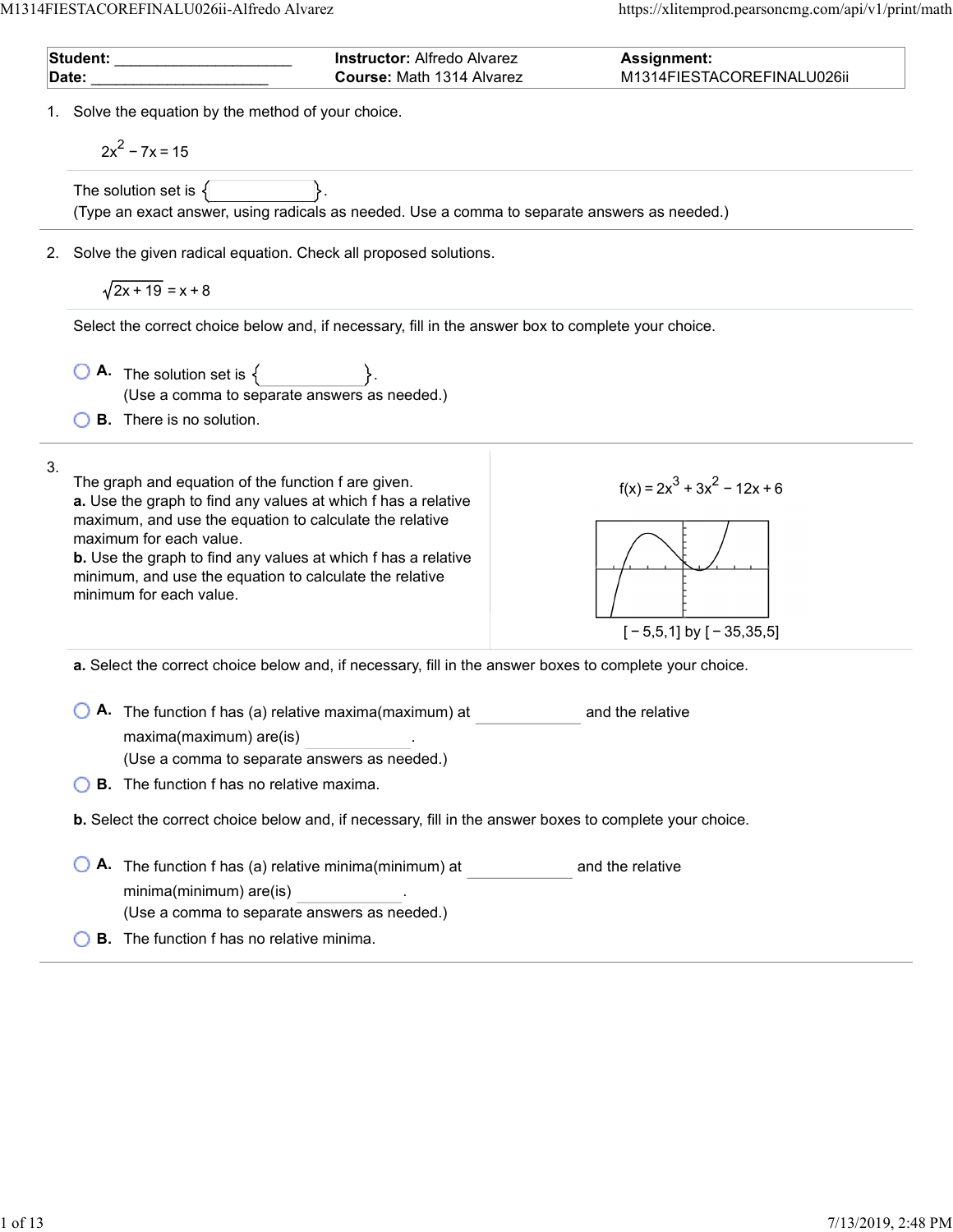| 4. | Use the graph to find the following.<br>$18 -$<br>$12 -$<br>$6 -$<br>6 | (a) the domain of f<br>(b) the range of f<br>(c) the x-intercepts<br>(d) the y-intercept<br>(e) intervals on which f is increasing<br>(f) intervals on which f is decreasing<br>(g) intervals on which f is constant<br>(h) the number at which f has a relative minimum<br>(i) the relative minimum of f<br>(j) $f(-3)$<br>(k) The values of x for which $f(x) = 3$<br>(I) Is f even, odd or neither? |
|----|------------------------------------------------------------------------|--------------------------------------------------------------------------------------------------------------------------------------------------------------------------------------------------------------------------------------------------------------------------------------------------------------------------------------------------------------------------------------------------------|
|    | (a) What is the domain of f?                                           |                                                                                                                                                                                                                                                                                                                                                                                                        |
|    | (Type your answer in interval notation.)                               |                                                                                                                                                                                                                                                                                                                                                                                                        |
|    | (b) What is the range of f?                                            |                                                                                                                                                                                                                                                                                                                                                                                                        |
|    |                                                                        | (Type your answer in interval notation.)                                                                                                                                                                                                                                                                                                                                                               |
|    | (c) What are the zeros of the function?                                |                                                                                                                                                                                                                                                                                                                                                                                                        |
|    | The left zero of the function is 4 and the right zero is               |                                                                                                                                                                                                                                                                                                                                                                                                        |
|    | (d) What is the y-intercept?                                           |                                                                                                                                                                                                                                                                                                                                                                                                        |
|    | The y-intercept of the function is                                     |                                                                                                                                                                                                                                                                                                                                                                                                        |
|    | (e) Over what interval is f increasing?                                |                                                                                                                                                                                                                                                                                                                                                                                                        |
|    |                                                                        | (Type your answer in interval notation.)                                                                                                                                                                                                                                                                                                                                                               |
|    | (f) Over what interval is f decreasing?                                |                                                                                                                                                                                                                                                                                                                                                                                                        |
|    |                                                                        | (Type your answer in interval notation.)                                                                                                                                                                                                                                                                                                                                                               |
|    | (g) Over what interval is f constant?                                  |                                                                                                                                                                                                                                                                                                                                                                                                        |
|    |                                                                        | (Type your answer in interval notation.)                                                                                                                                                                                                                                                                                                                                                               |
|    | (h) What is the number at which f has a relative minimum?              |                                                                                                                                                                                                                                                                                                                                                                                                        |
|    |                                                                        |                                                                                                                                                                                                                                                                                                                                                                                                        |
|    | (i) What is the relative minimum of f?                                 |                                                                                                                                                                                                                                                                                                                                                                                                        |
|    |                                                                        |                                                                                                                                                                                                                                                                                                                                                                                                        |
|    | (j) What is $f(-3)$ ?                                                  |                                                                                                                                                                                                                                                                                                                                                                                                        |
|    | $f(-3) =$<br><b>Contract Contract</b>                                  |                                                                                                                                                                                                                                                                                                                                                                                                        |
|    |                                                                        | (k) What are the x-values where $f(x) = 3$ ? The leftmost x-value where $f(x) = 3$ is when $x = 3$ .                                                                                                                                                                                                                                                                                                   |
|    | What is the rightmost x-value where $f(x) = 3$ ?                       |                                                                                                                                                                                                                                                                                                                                                                                                        |
|    | $x =$                                                                  |                                                                                                                                                                                                                                                                                                                                                                                                        |
|    | (I) Is f even, odd, or neither?                                        |                                                                                                                                                                                                                                                                                                                                                                                                        |

even

O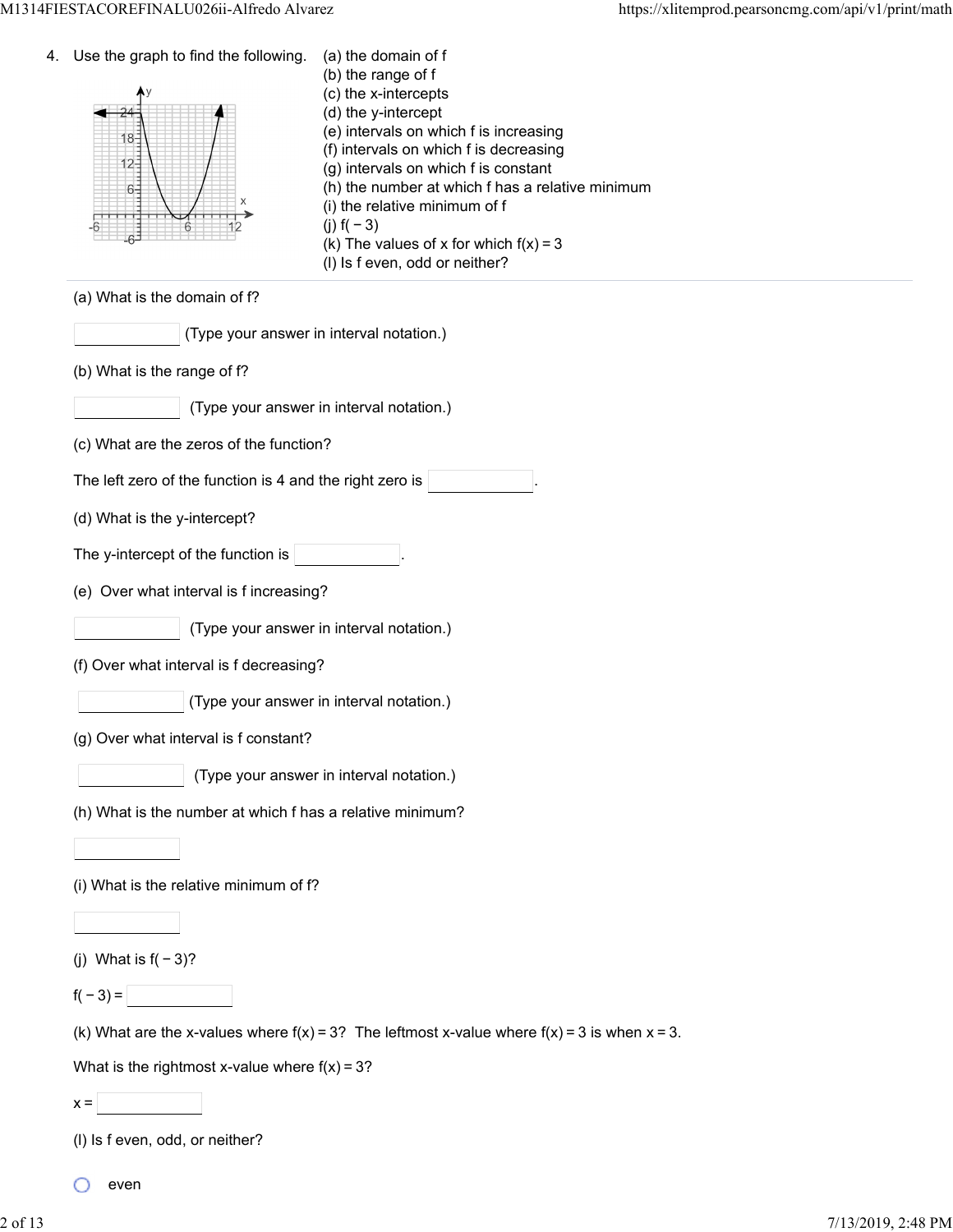

 $f(x) = \sqrt{27 - 3x}$ 

What is the domain of f?

(Type your answer in interval notation.)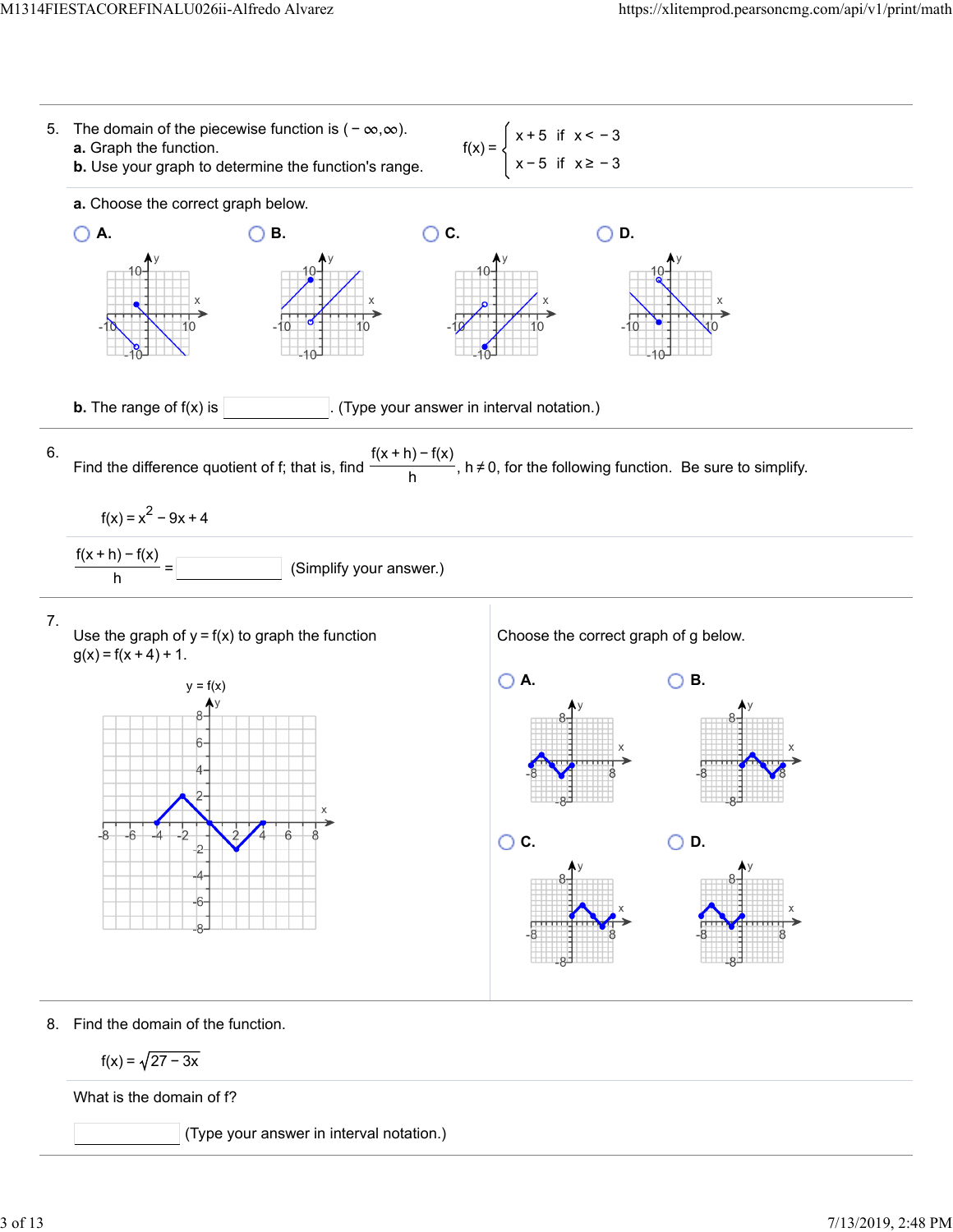9. First find 
$$
f + g
$$
,  $f - g$ ,  $fg$  and  $\frac{f}{g}$ . Then determine the domain for each function.

$$
f(x) = 4x + 2, g(x) = x + 7
$$

$$
(f+g)(x) = \boxed{\qquad \qquad} \text{(Simplify your answer.)}
$$

What is the domain of  $f+g$ ?

O [0,
$$
\infty
$$
)  
O (- $\infty$ , $\infty$ )  
O  $\left(-\frac{9}{5}, \infty\right)$   
O  $\left(-\infty, -\frac{9}{5}\right) \cup \left(-\frac{9}{5}, \infty\right)$   
(f - g)(x) =   
 (Simplify your answer.)

What is the domain of  $f-g$ ?

 $\bigcirc$  ( − ∞,∞)  $-\infty, \frac{5}{3}\bigg\cup \left(\frac{5}{3},\right)$ 5 3  $\circ$ 5 , 3  $\bigcirc$   $[0, \infty)$ 



What is the domain of fg?

0 [0,
$$
\infty
$$
)  
\n0 (- $\infty$ , -7)U(-7, $\infty$ )  
\n0 (- $\infty$ , - $\frac{1}{2}$ )U(- $\frac{1}{2}$ , $\infty$ )  
\n0 (- $\infty$ , $\infty$ )  
\n  
\n  
\nWhat is the domain of  $\frac{f}{g}$ ?  
\n0 [0, $\infty$ )  
\n0 (-7, $\infty$ )  
\n0 (- $\infty$ , -7)U(-7, $\infty$ )  
\n0 (- $\infty$ , $\infty$ )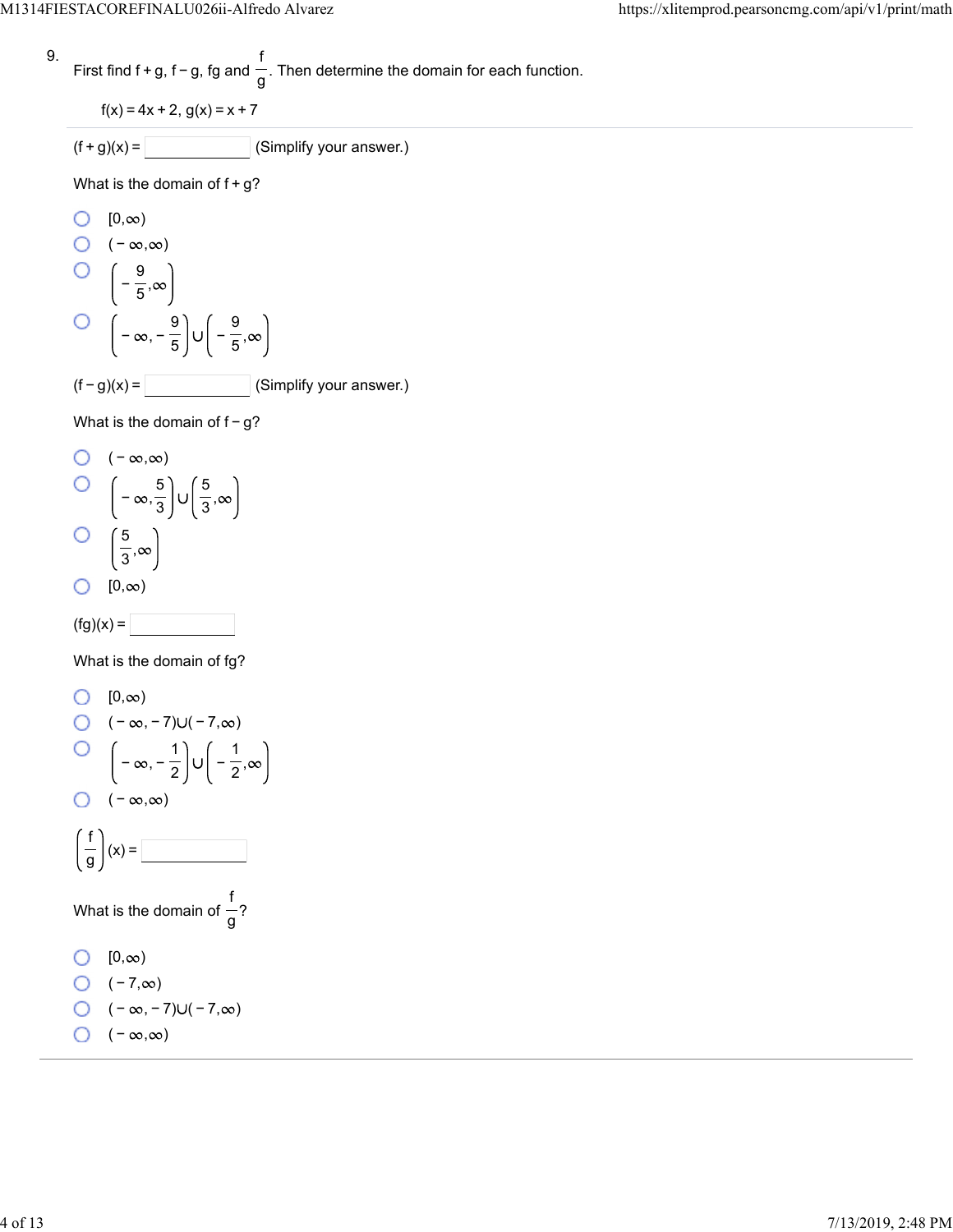|            | <b>a.</b> (f $\circ$ g)(x); <b>b.</b> (g $\circ$ f)(x); <b>c.</b> (f $\circ$ g)(2); <b>d.</b> (g $\circ$ f)(2)          |  |           |      |      |      |                |  |  |   |   |         |
|------------|-------------------------------------------------------------------------------------------------------------------------|--|-----------|------|------|------|----------------|--|--|---|---|---------|
|            |                                                                                                                         |  |           |      |      |      |                |  |  |   |   |         |
|            | <b>a.</b> $(f \circ g)(x) =$<br>(Simplify your answer.)                                                                 |  |           |      |      |      |                |  |  |   |   |         |
|            | <b>b.</b> $(g \circ f)(x) =$<br>(Simplify your answer.)                                                                 |  |           |      |      |      |                |  |  |   |   |         |
|            | <b>c.</b> $(f \circ g)(2) =$                                                                                            |  |           |      |      |      |                |  |  |   |   |         |
|            | <b>d.</b> $(g \circ f)(2) =$                                                                                            |  |           |      |      |      |                |  |  |   |   |         |
|            | 11. The function $f(x) = 5x + 2$ is one-to-one.                                                                         |  |           |      |      |      |                |  |  |   |   |         |
|            | Find an equation for $f^{-1}(x)$ , the inverse function.                                                                |  |           |      |      |      |                |  |  |   |   |         |
|            | $f^{-1}(x) =$<br>(Type an expression for the inverse. Use integers or fractions for any numbers in the expression.)     |  |           |      |      |      |                |  |  |   |   |         |
|            | In the following exercise, find the coordinates of the vertex for the parabola defined by the given quadratic function. |  |           |      |      |      |                |  |  |   |   |         |
|            |                                                                                                                         |  |           |      |      |      |                |  |  |   |   |         |
|            | $f(x) = -3(x + 2)^{2} + 7$                                                                                              |  |           |      |      |      |                |  |  |   |   |         |
|            | The vertex is<br>(Type an ordered pair.)                                                                                |  |           |      |      |      |                |  |  |   |   |         |
|            | Use the vertex and intercepts to sketch the graph of the                                                                |  |           |      |      |      |                |  |  |   |   |         |
|            | quadratic function. Give the equation of the parabola's axis<br>of symmetry. Use the graph to determine the domain and  |  |           |      |      |      | 8-             |  |  |   |   |         |
|            | range of the function.                                                                                                  |  |           |      |      |      | 6-             |  |  |   |   |         |
|            | $f(x) = (x + 1)^{2} - 9$                                                                                                |  |           |      |      |      | 4.             |  |  |   |   |         |
| 12.<br>13. | Use the graphing tool to graph the function. Use the vertex                                                             |  |           |      |      |      | $\overline{c}$ |  |  |   |   |         |
|            | and one of the intercepts when drawing the graph.<br>The axis of symmetry is                                            |  | $-10 - 8$ | $-6$ | $-4$ | $-2$ |                |  |  | 6 | 8 | Χ<br>10 |
|            | (Type an equation. Simplify your answer.)                                                                               |  |           |      |      |      | -2-            |  |  |   |   |         |
|            | The domain of the function is                                                                                           |  |           |      |      |      | -4             |  |  |   |   |         |
|            | (Type your answer in interval notation.)                                                                                |  |           |      |      |      |                |  |  |   |   |         |
|            | The range of the function is                                                                                            |  |           |      |      |      | -6-            |  |  |   |   |         |
|            | (Type your answer in interval notation.)                                                                                |  |           |      |      |      | -8-            |  |  |   |   |         |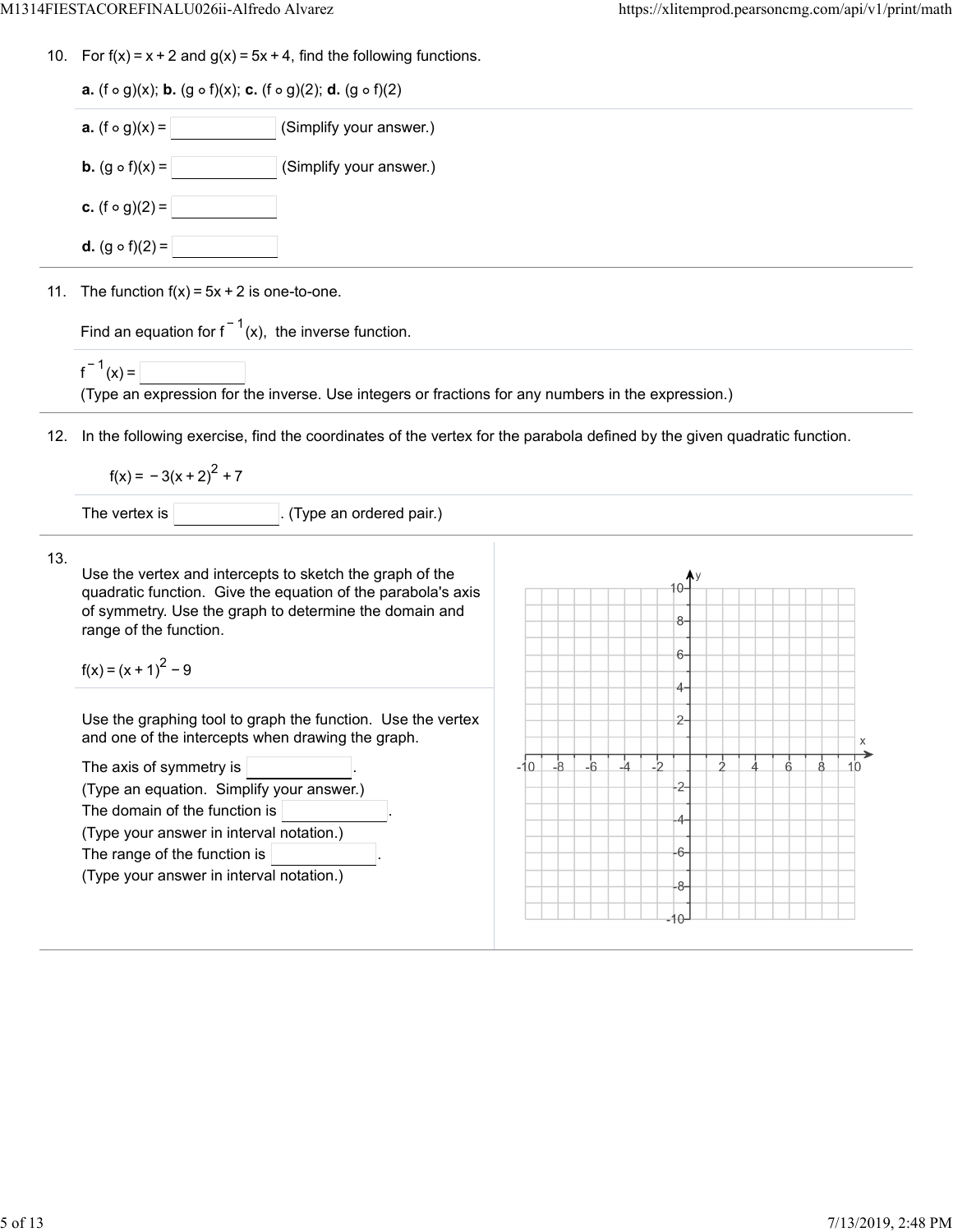| 14. | Use the vertex and intercepts to sketch the graph of the<br>quadratic function. Give the equation of the parabola's axis<br>of symmetry. Use the graph to determine the function's<br>domain and range.<br>$f(x) = x^2 - 6x + 8$                                                     | 8-<br>6-                                          |
|-----|--------------------------------------------------------------------------------------------------------------------------------------------------------------------------------------------------------------------------------------------------------------------------------------|---------------------------------------------------|
|     | Use the graphing tool to graph the equation. Use the vertex<br>and one of the intercepts when drawing the graph.                                                                                                                                                                     | 4.<br>$2-$                                        |
|     | The axis of symmetry is $ $<br>(Type an equation.)                                                                                                                                                                                                                                   | -4<br>$\overline{b}$<br>-10<br>$-8$<br>$-6$<br>10 |
|     | The domain of f is<br>(Type your answer in interval notation.)                                                                                                                                                                                                                       | 6-                                                |
|     | The range of f is<br>(Type your answer in interval notation.)                                                                                                                                                                                                                        | 8-<br>$\theta$                                    |
| 15. | Consider the function $f(x) = -2x^2 + 12x - 9$ .<br>Determine, without graphing, whether the function has a minimum value or a maximum value.<br>a.<br>Find the minimum or maximum value and determine where it occurs.<br>b.<br>Identify the function's domain and its range.<br>c. |                                                   |
|     | value.<br><b>a.</b> The function has a $(1)$                                                                                                                                                                                                                                         |                                                   |
|     | <b>b.</b> The minimum/maximum value is<br>It occurs at $x =$                                                                                                                                                                                                                         |                                                   |
|     | c. The domain of f is $ $<br>(Type your answer in interval notation.)                                                                                                                                                                                                                |                                                   |
|     | The range of f is $ $<br>(Type your answer in interval notation.)                                                                                                                                                                                                                    |                                                   |
|     | (1)<br>maximum<br>minimum                                                                                                                                                                                                                                                            |                                                   |
|     | 16. Write the equation of the following parabola in standard form.                                                                                                                                                                                                                   |                                                   |

Write the equation of the following parabola in standard form.

The vertex is  $(-4, -1)$  and the graph passes through the point (1,4).

Choose the correct equation below.

**A.**  $f(x) = \frac{1}{5}(x+4)^2 - 1$ **B.**  $f(x) = \frac{1}{5}(x+4)^2 + 1$ **C.**  $f(x) = -\frac{4}{5}(x+4)^2 - 1$ **D.**  $f(x) = (x-4)^2 - 1$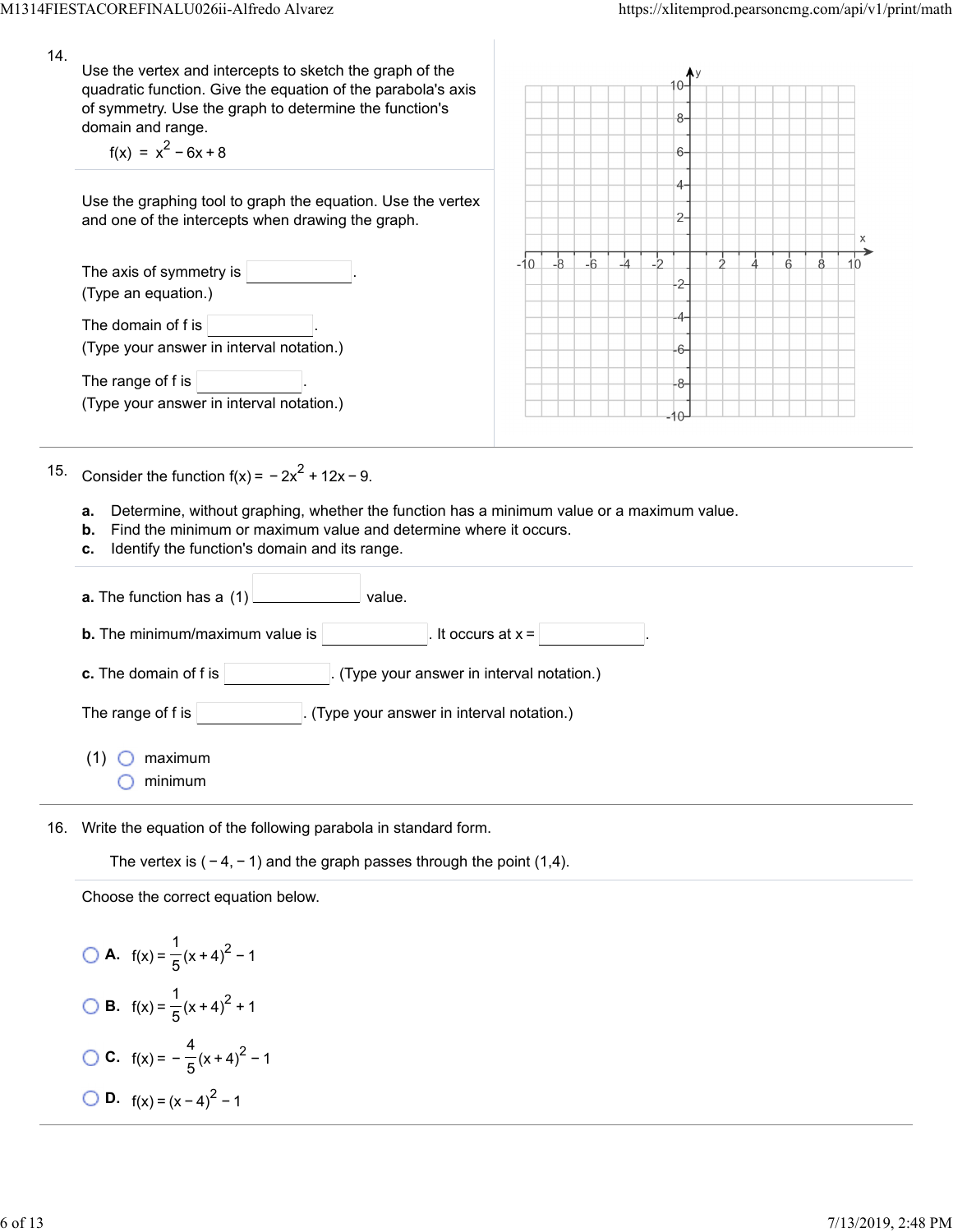17. The following equation is given.

 $x^3 - 3x^2 - 25x + 75 = 0$ 

**a.** List all rational roots that are possible according to the Rational Zero Theorem.

(Use a comma to separate answers as needed.)

**b.** Use synthetic division to test several possible rational roots in order to identify one actual root.

One rational root of the given equation is  $|$ (Simplify your answer.)

**c.** Use the root from part (**b.**) and solve the equation.

The solution set of  $x^3 - 3x^2 - 25x + 75 = 0$  is  $\sqrt{2}$ (Simplify your answer. Type an exact answer, using radicals as needed. Use integers or fractions for any numbers in the expression. Use a comma to separate answers as needed.)

18. Find the vertical asymptotes, if any, and the values of x corresponding to holes, if any, of the graph of the rational function.

$$
h(x) = \frac{x+3}{x(x-2)}
$$

Select the correct choice below and, if necessary, fill in the answer box to complete your choice. (Type an equation. Use a comma to separate answers as needed.)

**A.** The vertical asymptote(s) is(are) . There are no holes.

**B.** The vertical asymptote(s) is(are) and hole(s) corresponding to

**C.** There are no vertical asymptotes but there is(are) hole(s) corresponding to

**D.** There are no discontinuities.

.

19. Find the horizontal asymptote, if any, of the graph of the rational function.

$$
g(x) = \frac{28x^2}{7x^2 + 9}
$$

Select the correct choice below and, if necessary, fill in the answer box to complete your choice.

**A.** The horizontal asymptote is . (Type an equation.)

**B.** There is no horizontal asymptote.

20. Use properties of logarithms to expand the logarithmic expression as much as possible. Evaluate logarithmic expressions without using a calculator if possible.

$$
\log_{b}\left(\frac{x^{2}y}{z^{2}}\right)
$$
\n
$$
\log_{b}\left(\frac{x^{2}y}{z^{2}}\right) = \boxed{}
$$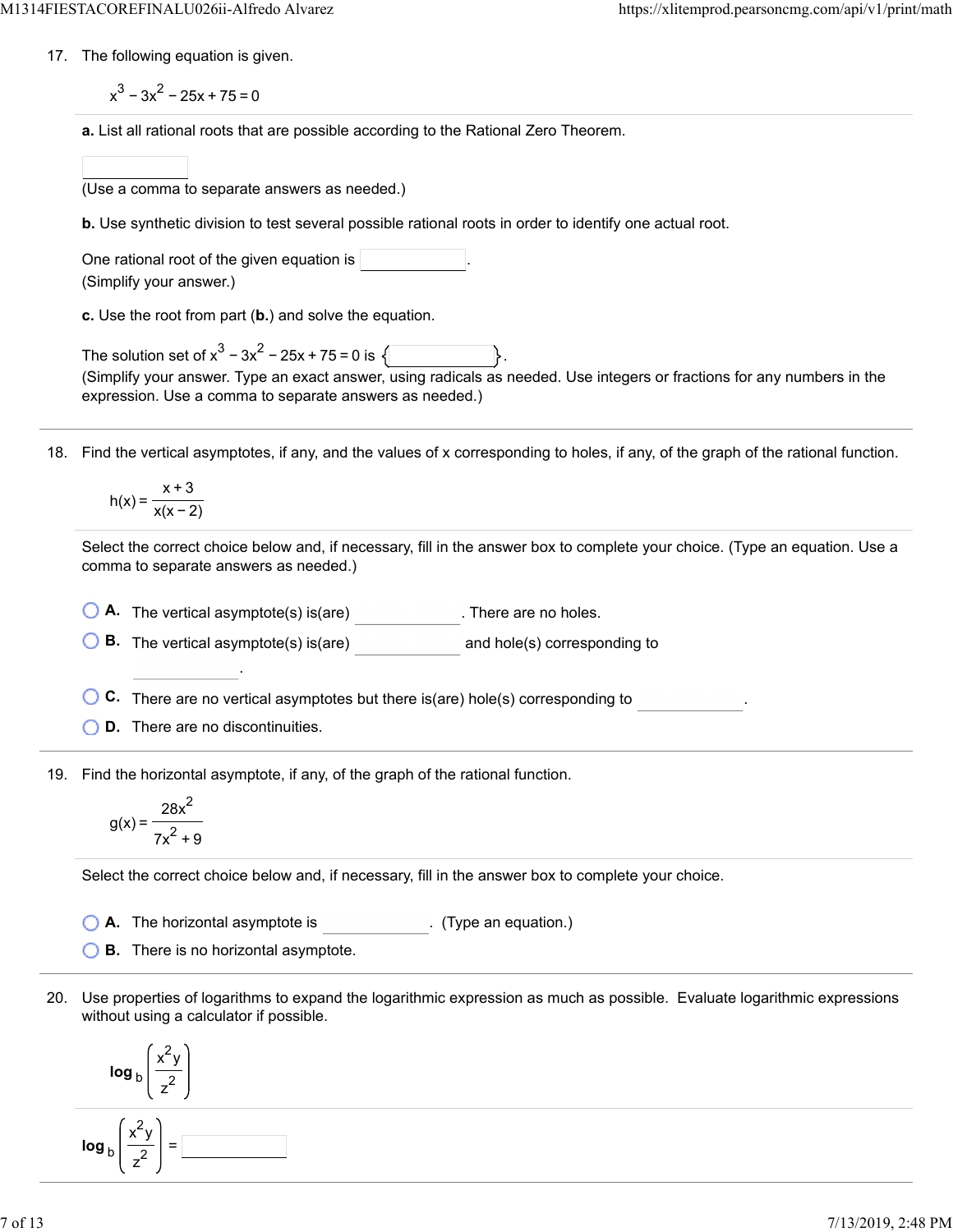21. Solve the following exponential equation by expressing each side as a power of the same base and then equating exponents.

|     | $25^{x+7}$ = 625 <sup>x-9</sup>                                                                                                                                                                                                                                             |                                                                                                                                           |  |                                |                                                                                                                        |                    |  |  |
|-----|-----------------------------------------------------------------------------------------------------------------------------------------------------------------------------------------------------------------------------------------------------------------------------|-------------------------------------------------------------------------------------------------------------------------------------------|--|--------------------------------|------------------------------------------------------------------------------------------------------------------------|--------------------|--|--|
|     | The solution set is $\{$                                                                                                                                                                                                                                                    |                                                                                                                                           |  |                                |                                                                                                                        |                    |  |  |
| 22. | Solve the following logarithmic equation. Be sure to reject any value of x that is not in the domain of the original logarithmic<br>expression. Give the exact answer.                                                                                                      |                                                                                                                                           |  |                                |                                                                                                                        |                    |  |  |
|     | $\log_5(x+6) = 3$                                                                                                                                                                                                                                                           |                                                                                                                                           |  |                                |                                                                                                                        |                    |  |  |
|     | Select the correct choice below and, if necessary, fill in the answer box to complete your choice.                                                                                                                                                                          |                                                                                                                                           |  |                                |                                                                                                                        |                    |  |  |
|     | <b>A.</b> The solution set is $\{$ $\}$ . (Type an integer or a simplified fraction.)                                                                                                                                                                                       |                                                                                                                                           |  |                                |                                                                                                                        |                    |  |  |
|     | <b>B.</b> There is no solution.                                                                                                                                                                                                                                             |                                                                                                                                           |  |                                |                                                                                                                        |                    |  |  |
| 23. |                                                                                                                                                                                                                                                                             | expressions. Give the exact answer.                                                                                                       |  |                                | Solve the logarithmic equation. Be sure to reject any value of x that is not in the domain of the original logarithmic |                    |  |  |
|     |                                                                                                                                                                                                                                                                             | $log x + log(x - 2) = log 35$                                                                                                             |  |                                |                                                                                                                        |                    |  |  |
|     | Select the correct choice below and, if necessary, fill in the answer box to complete your choice.                                                                                                                                                                          |                                                                                                                                           |  |                                |                                                                                                                        |                    |  |  |
|     | <b>B.</b> There is no solution.                                                                                                                                                                                                                                             | $\begin{bmatrix} 0 & A \end{bmatrix}$ The solution set is $\{ \}$ .<br>(Simplify your answer. Use a comma to separate answers as needed.) |  |                                |                                                                                                                        |                    |  |  |
| 24. | Complete the table for a savings account subject to 2 compoundings yearly.<br>$A = P\left(1 + \frac{r}{n}\right)^{nt}$                                                                                                                                                      |                                                                                                                                           |  |                                |                                                                                                                        |                    |  |  |
|     | <b>Amounted</b><br><b>Invested</b>                                                                                                                                                                                                                                          | Number of<br><b>Compounding Periods</b>                                                                                                   |  | <b>Annual Interest</b><br>Rate | <b>Accumulated</b><br>Amount                                                                                           | Time t<br>in Years |  |  |
|     | \$14,500                                                                                                                                                                                                                                                                    | 2                                                                                                                                         |  | 6.75%                          | \$19,000                                                                                                               | ?                  |  |  |
|     | Let A represent the accumulated amount, P the amount invested, n the number of compounding periods, r the annual<br>interest rate, and t the time. Find the time, t.<br>$t =$<br>years<br>(Do not round until the final answer. Then round to one decimal place as needed.) |                                                                                                                                           |  |                                |                                                                                                                        |                    |  |  |
|     |                                                                                                                                                                                                                                                                             | 25. Solve the system by the addition method.                                                                                              |  |                                |                                                                                                                        |                    |  |  |
|     | $x + 5y = 18$                                                                                                                                                                                                                                                               |                                                                                                                                           |  |                                |                                                                                                                        |                    |  |  |
|     | $2x + 3y = 15$                                                                                                                                                                                                                                                              |                                                                                                                                           |  |                                |                                                                                                                        |                    |  |  |
|     | Select the correct choice below and fill in any answer boxes present in your choice.                                                                                                                                                                                        |                                                                                                                                           |  |                                |                                                                                                                        |                    |  |  |
|     | <b>A.</b> The solution set is $\{$ $\}$ . (Simplify your answer. Type an ordered pair.)                                                                                                                                                                                     |                                                                                                                                           |  |                                |                                                                                                                        |                    |  |  |
|     | <b>B.</b> There are infinitely many solutions.                                                                                                                                                                                                                              |                                                                                                                                           |  |                                |                                                                                                                        |                    |  |  |
|     | C. There is no solution.                                                                                                                                                                                                                                                    |                                                                                                                                           |  |                                |                                                                                                                        |                    |  |  |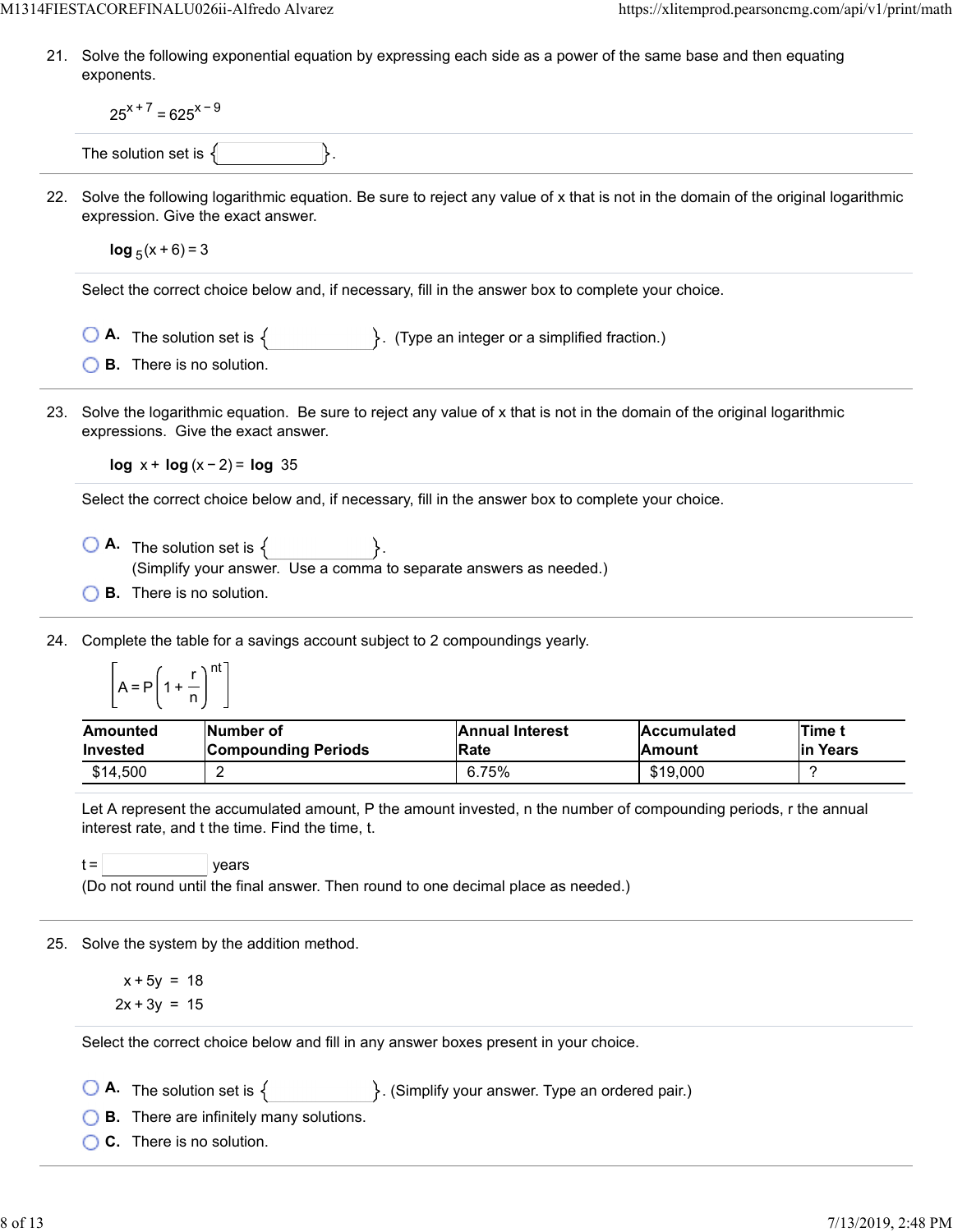26. Solve the given system of equations.

 $x + y + 2z = 2$  $x + y + 9z = 23$  $x - 2y - 7z = -16$ 

Select the correct choice below and fill in any answer boxes within your choice.

**A.** There is one solution. The solution set is  $\{(\}$ 

) }. (Simplify your answers.) , ,

**B.** There are infinitely many solutions.

**C.** There is no solution.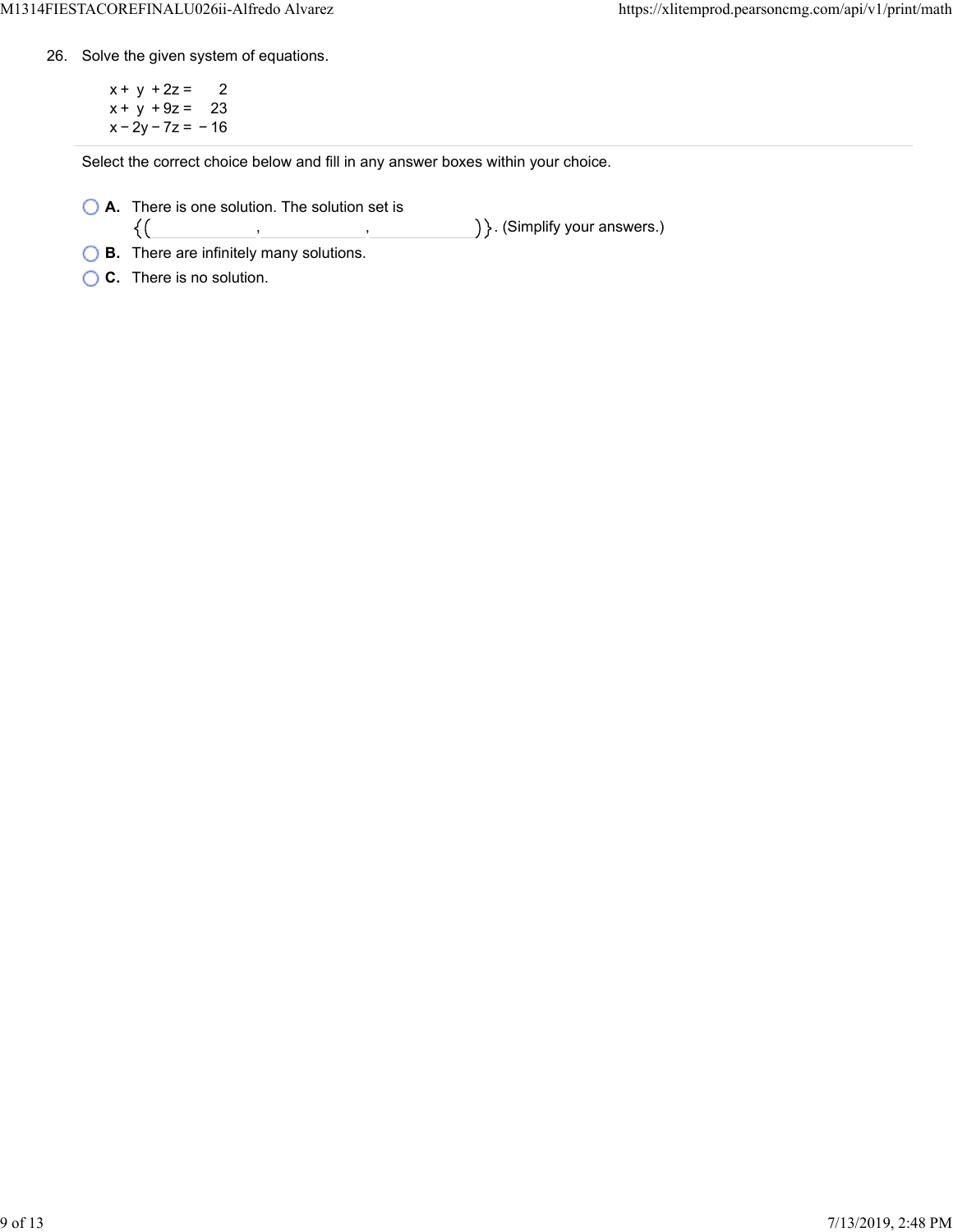1. 5, − 3 2 2. A. The solution set is  $\begin{cases} \begin{matrix} -5 \end{matrix} \end{cases}$ . (Use a comma to separate answers as needed.) 3. A. The function f has (a) relative maxima(maximum) at  $\vert$   $\vert$   $\vert$   $\vert$   $\vert$   $\vert$  and the relative maxima(maximum) are(is) . **− 2 26** (Use a comma to separate answers as needed.) A. The function f has (a) relative minima(minimum) at  $\vert$  1  $\vert$  and the relative minima(minimum) are(is) . **1 − 1** (Use a comma to separate answers as needed.)

## 4.  $(-\infty, \infty)$

| $[-1, \infty)$ |  |  |
|----------------|--|--|
| 6              |  |  |
| 24             |  |  |
| $(5, \infty)$  |  |  |
| (0, 5)         |  |  |
| $(-\infty,0)$  |  |  |
| 5              |  |  |
| $-1$           |  |  |
| 24             |  |  |
| 7              |  |  |
| neither        |  |  |
|                |  |  |



## 6. 2x + h − 9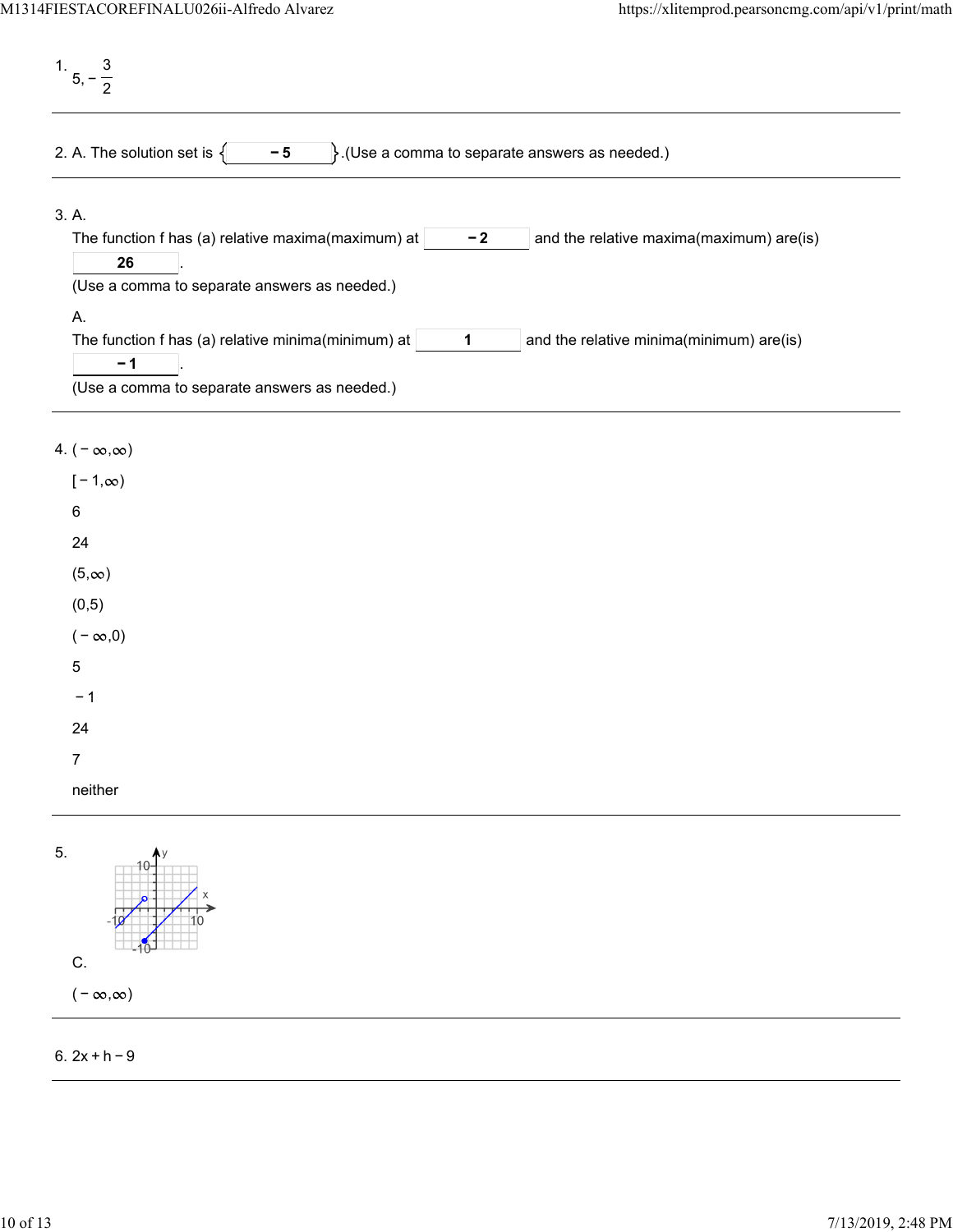

12. ( − 2,7)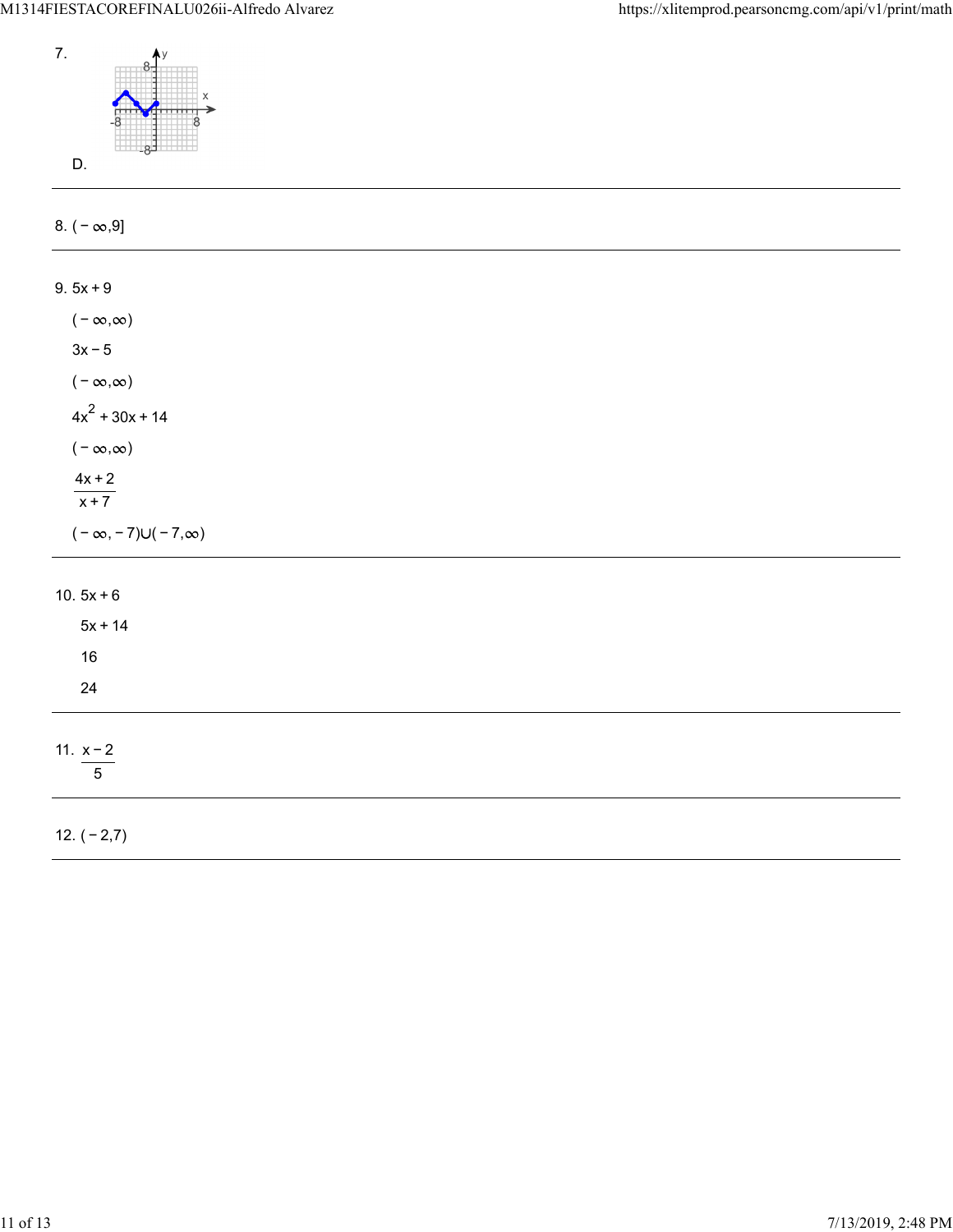







 $[-1, \infty)$